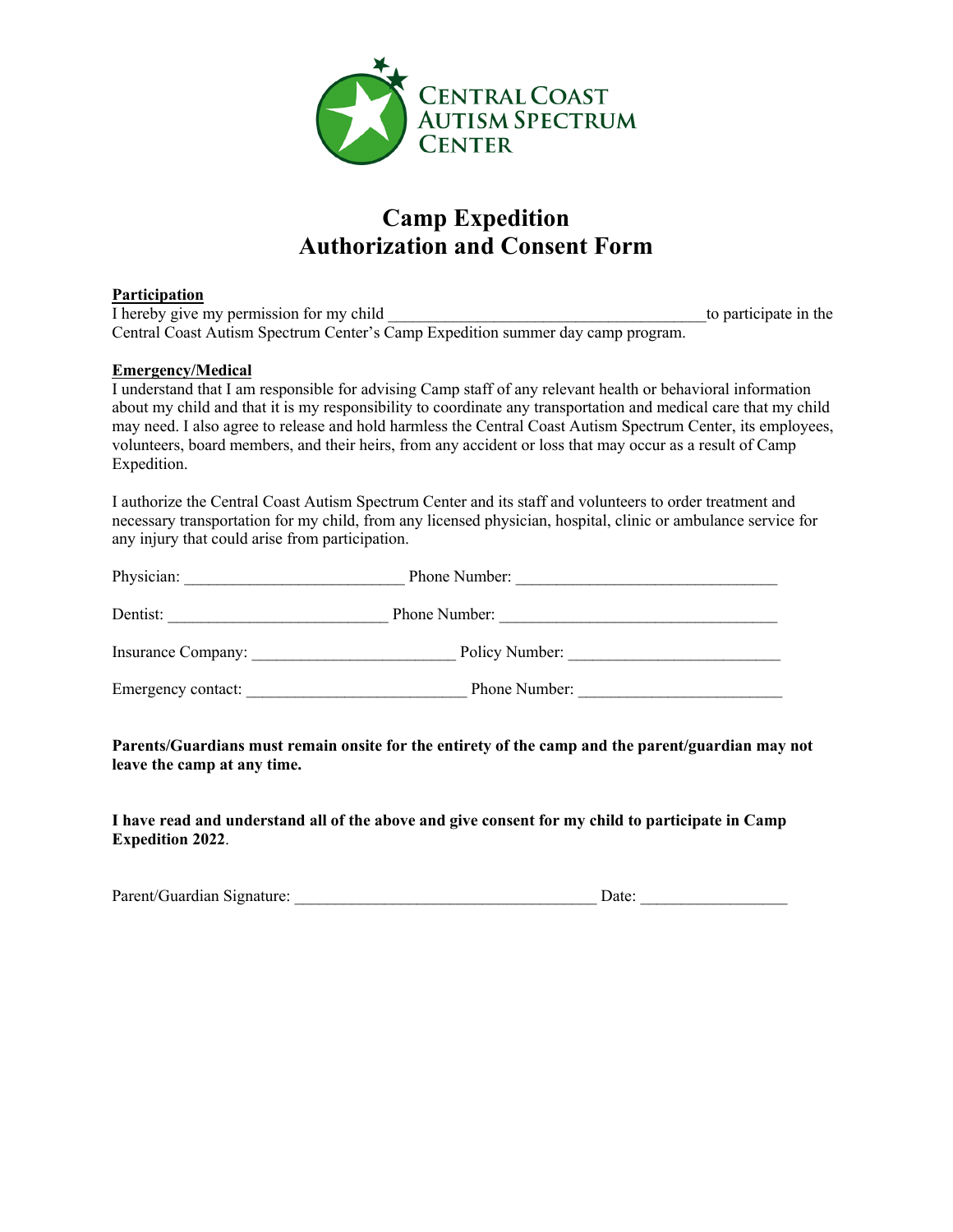### **PARTICIPANT WAIVER AND RELEASE FOR MINORS**

has my (our) permission to

(name of minor)

participate in:

Camp Expedition - Bounce House and Inflatable Slide Event or Activity Date: 6/20/2022 through 6/24/2022

at **Camp Arroyo Grande, Arroyo Grande** from 9:00 am to 4:00 pm Location **Location Contract Contract Contract Contract Contract Contract Contract Contract Contract Contract Contract Contract Contract Contract Contract Contract Contract Contract Contract Contract Contract Contract Con** 

I understand and acknowledge that Bounce House and Inflatable Slide activity poses risks to my child, including the risk of bodily injury and serious injury or death.

I (we), as parent(s) or guardian(s) of the minor, do hereby, for my child, myself, my heirs, executors and administrators, release and forever discharge Central Coast Autism Spectrum Center and all officers, directors, employees, agents and volunteers of the organization, acting officially or otherwise, from any and all claims, demands, actions or causes of action which in any way arise from the minor's participation in the above noted event.

I hereby certify that the minor is my son / daughter (circle one) and that his/her date of  $\frac{1}{2}$  birth is  $\frac{1}{2}$  and  $\frac{1}{2}$  and  $\frac{1}{2}$  and  $\frac{1}{2}$  and  $\frac{1}{2}$  and  $\frac{1}{2}$  and  $\frac{1}{2}$  and  $\frac{1}{2}$  and  $\frac{1}{2}$  and  $\frac{1}{2}$  and  $\frac{1}{2}$  and  $\frac{1}{2}$  and  $\frac{1}{2}$  and  $\frac{1}{2}$  and  $\frac{1}{$ 

and I do hereby certify that to the best of my knowledge and belief said minor is in good health. In case of illness or accident, permission is granted for emergency treatment to be administered. It is further understood that the undersigned will assume full responsibility for any such action, including payment of costs.

I hereby advise that the above named minor has the following allergies, medicine reactions or unusual physical conditions, which should be made known to a treating physician: (If none, please write the word "none".):

| 1.             |           |     |      |                      |
|----------------|-----------|-----|------|----------------------|
|                | Signature |     |      | <b>Print Name</b>    |
| 2.             | Signature |     |      | <b>Print Name</b>    |
| <b>Address</b> |           |     | City |                      |
| <b>State</b>   |           | Zip |      | Phone (w/ area code) |